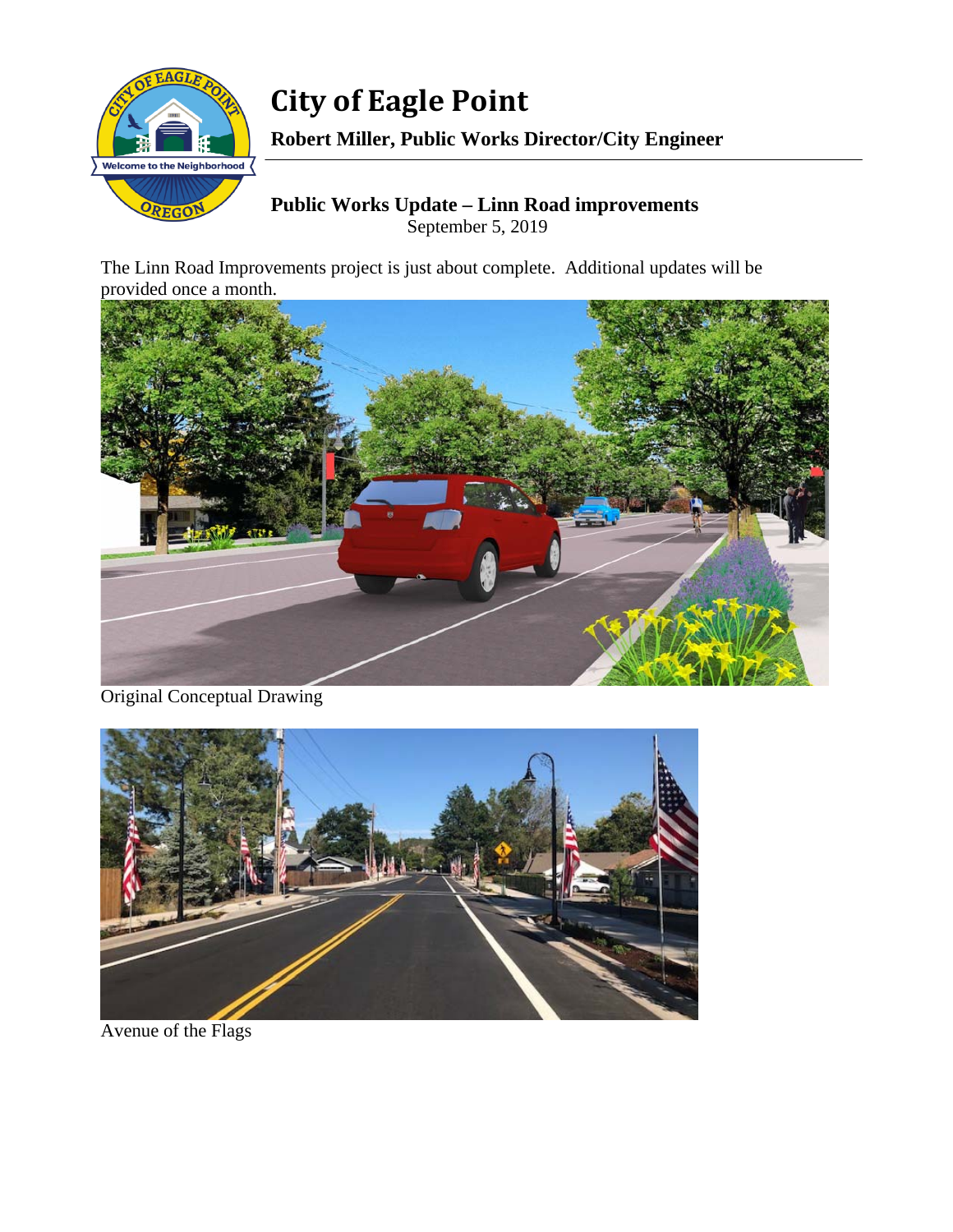



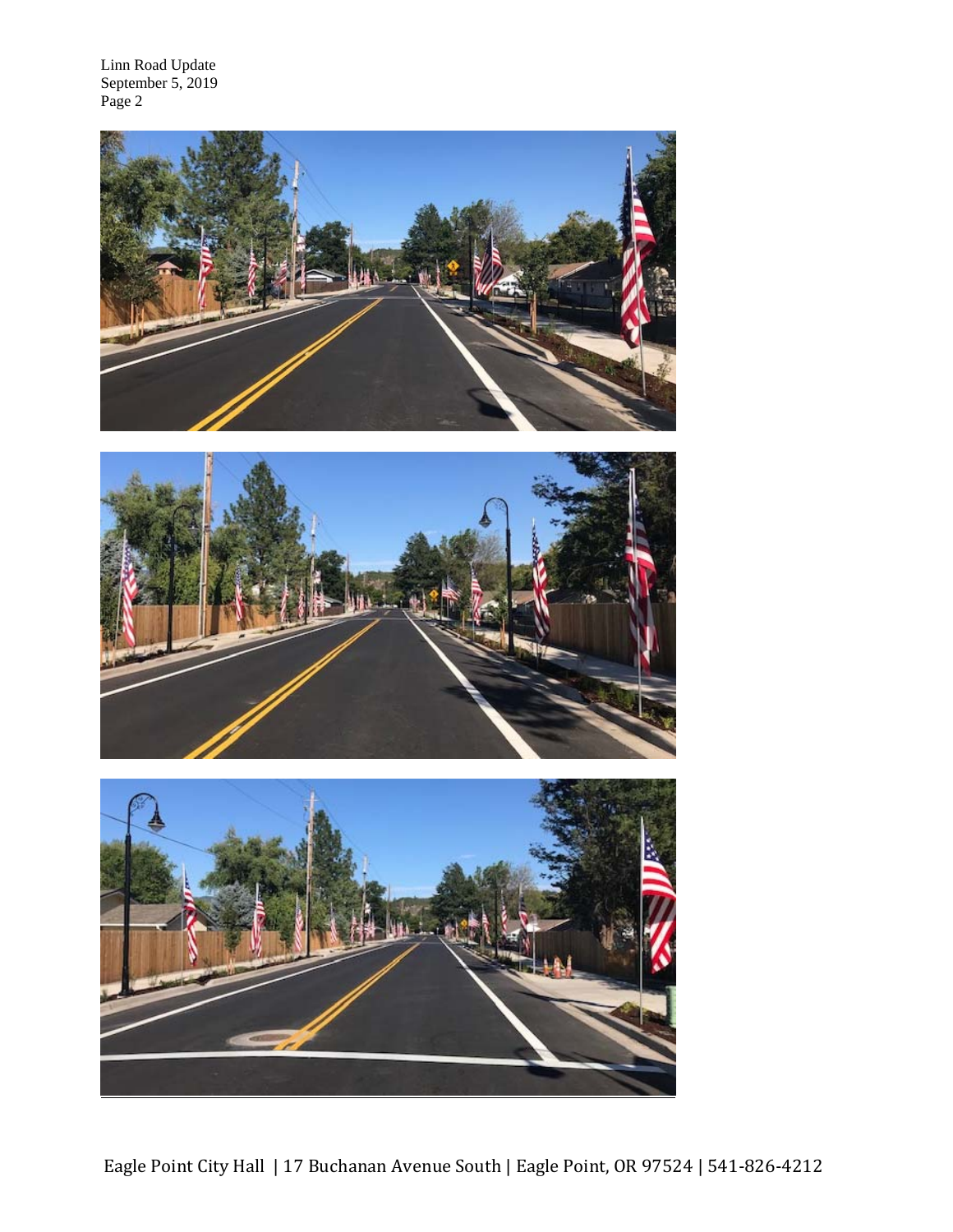

New Lights on Linn Road



Eagle Point City Hall | 17 Buchanan Avenue South | Eagle Point, OR 97524 | 541-826-4212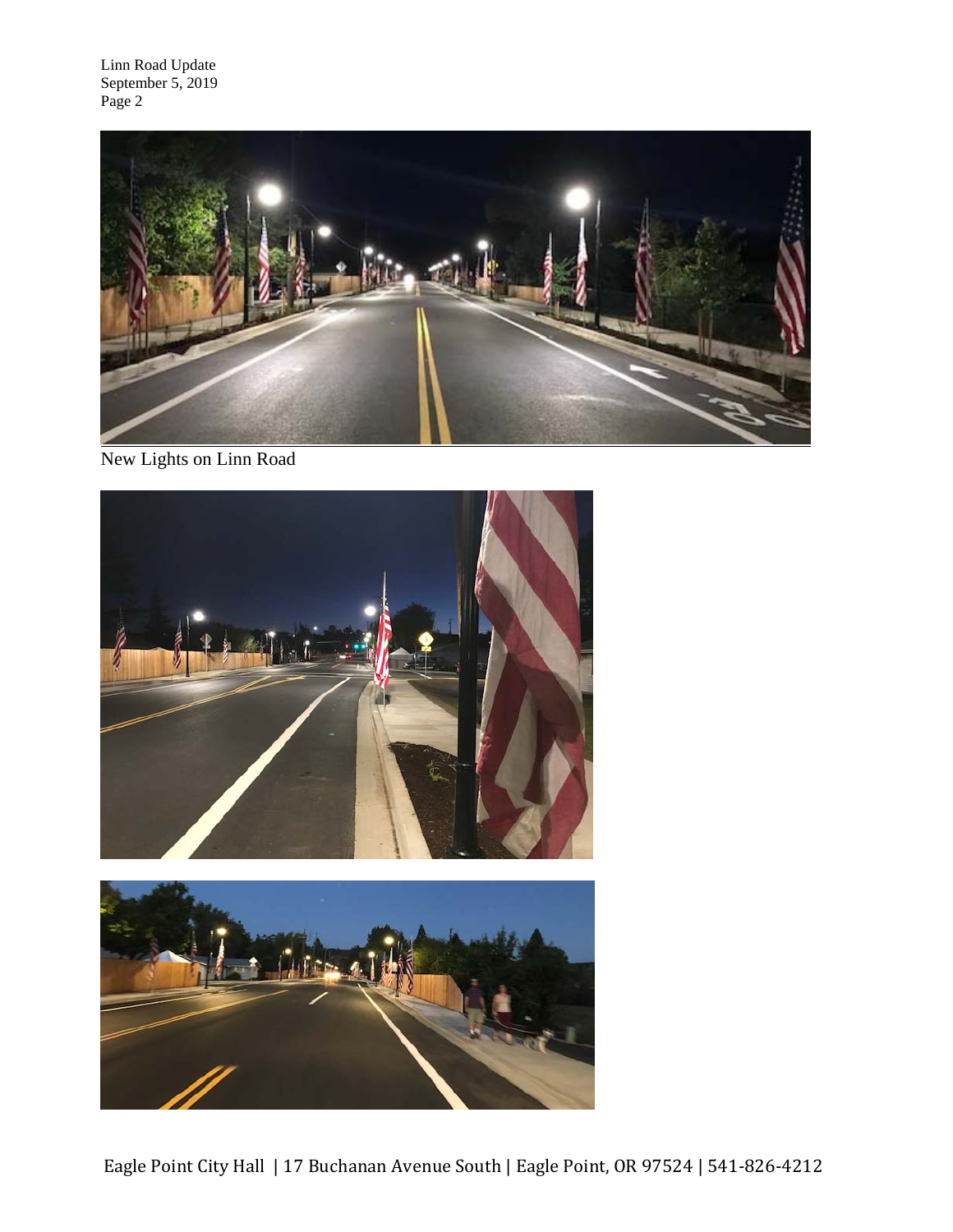

Public Works installed new banners